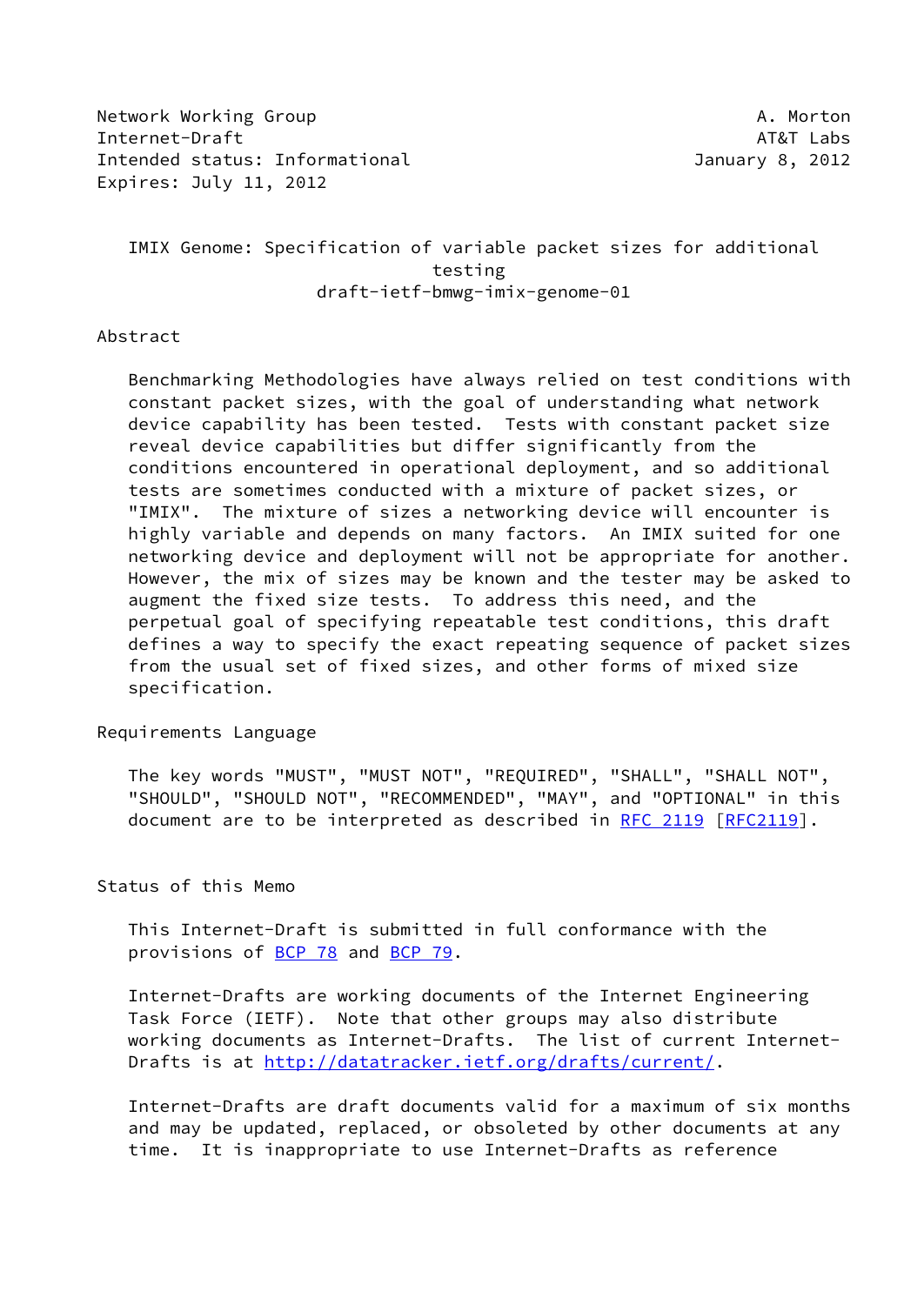Internet-Draft IMIX Genome January 2012

material or to cite them other than as "work in progress."

This Internet-Draft will expire on July 11, 2012.

Copyright Notice

 Copyright (c) 2012 IETF Trust and the persons identified as the document authors. All rights reserved.

This document is subject to **[BCP 78](https://datatracker.ietf.org/doc/pdf/bcp78)** and the IETF Trust's Legal Provisions Relating to IETF Documents [\(http://trustee.ietf.org/license-info](http://trustee.ietf.org/license-info)) in effect on the date of publication of this document. Please review these documents carefully, as they describe your rights and restrictions with respect to this document. Code Components extracted from this document must include Simplified BSD License text as described in Section 4.e of the Trust Legal Provisions and are provided without warranty as described in the Simplified BSD License.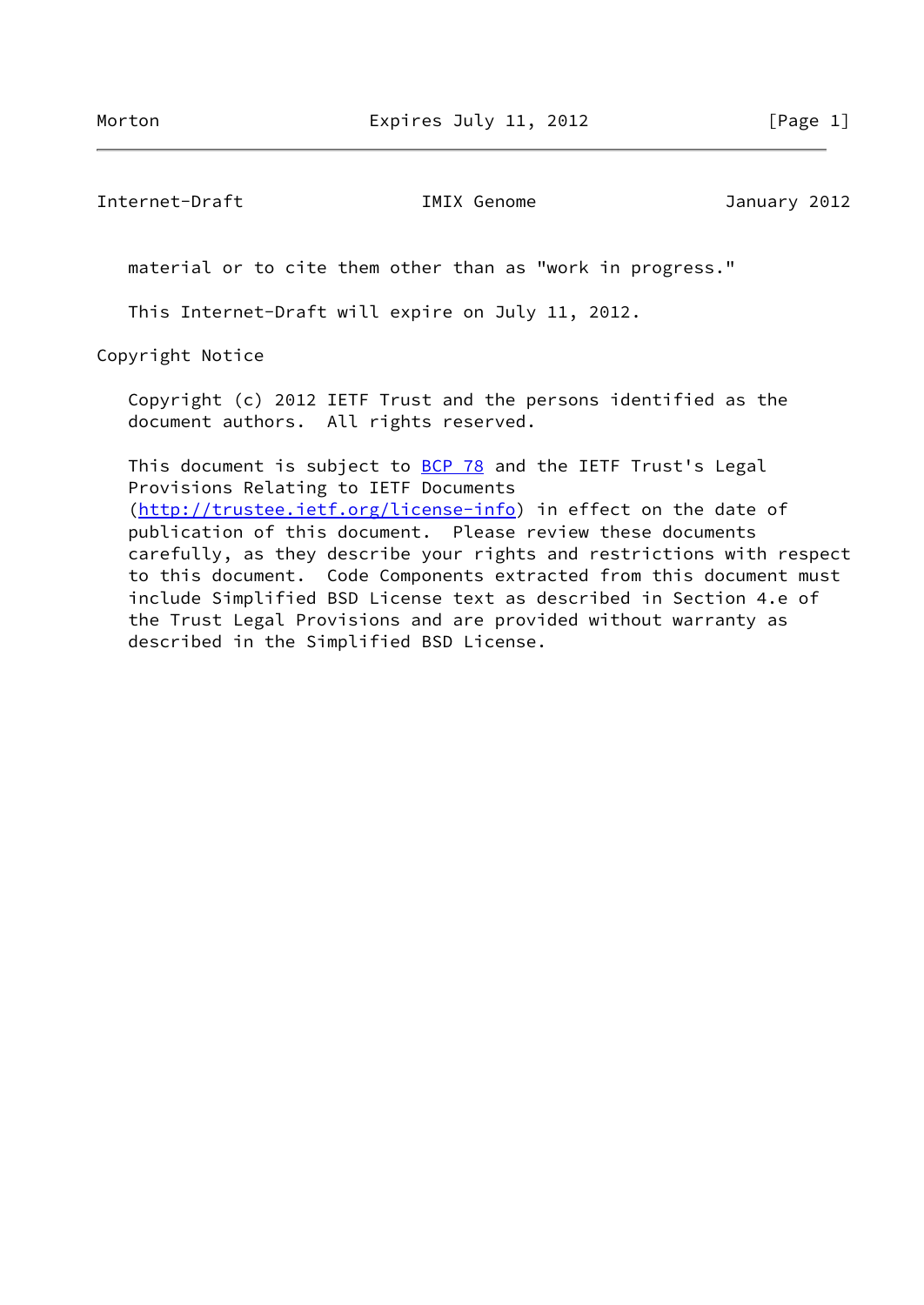**Contract Contract Contract** 

Morton **Expires July 11, 2012** [Page 2]

 $\overline{\phantom{0}}$ 

Internet-Draft **IMIX Genome** January 2012

# Table of Contents

|    | 1. Introduction $\ldots \ldots \ldots \ldots \ldots \ldots \ldots \ldots \ldots$ |  |
|----|----------------------------------------------------------------------------------|--|
|    |                                                                                  |  |
| 3. | Specification of the IMIX Genome $\cdots$ 5                                      |  |
|    | 4. Specification of a Custom IMIX 6                                              |  |
|    | 5. Reporting Long or Pseudo-Random Packet Sequences 7                            |  |
|    |                                                                                  |  |
|    |                                                                                  |  |
|    |                                                                                  |  |
|    |                                                                                  |  |
|    | 9.1. Normative References 9                                                      |  |
|    | 9.2. Informative References 9                                                    |  |
|    |                                                                                  |  |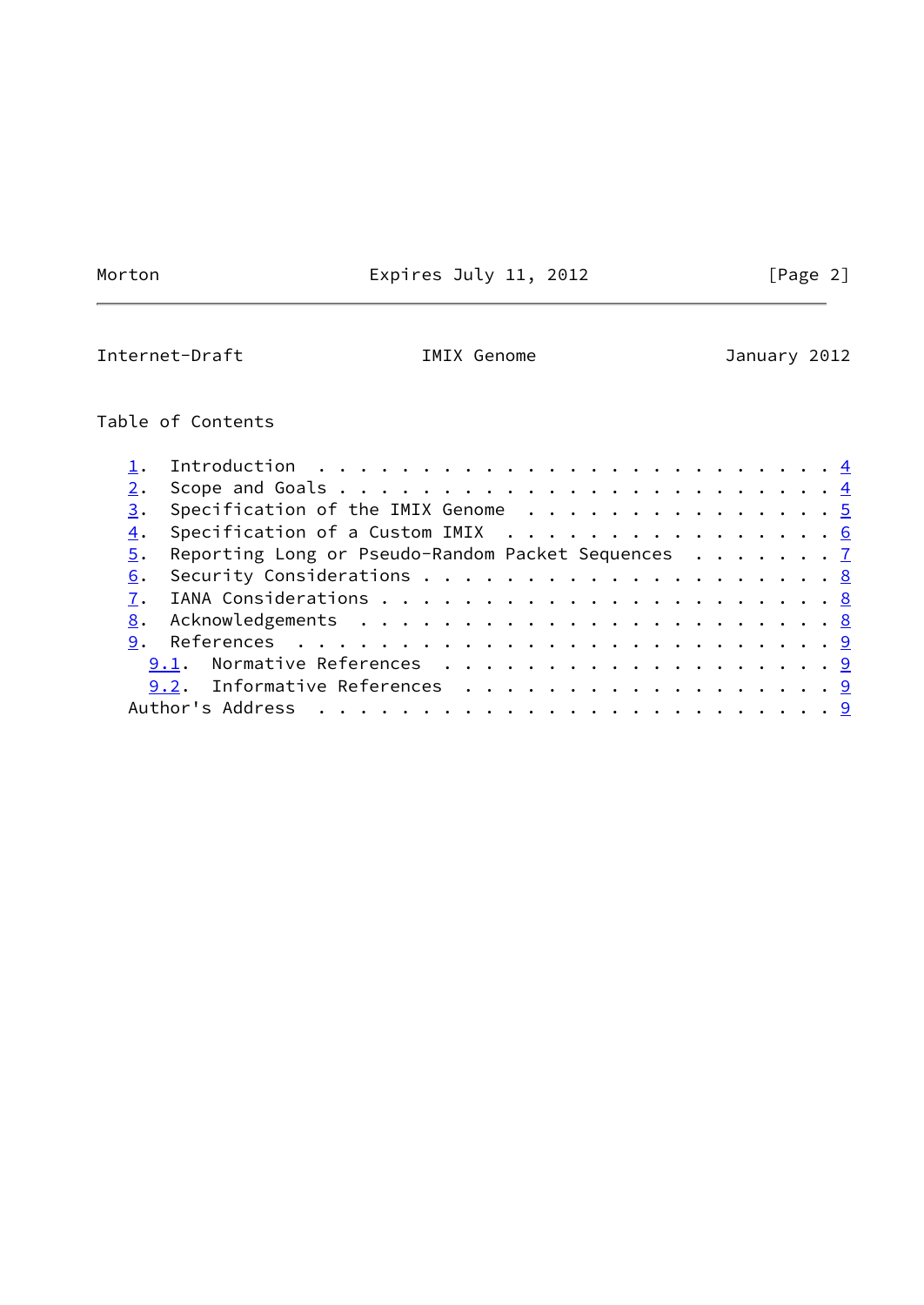## Morton **Expires July 11, 2012** [Page 3]

<span id="page-3-1"></span>Internet-Draft IMIX Genome January 2012

# <span id="page-3-0"></span>[1](#page-3-0). Introduction

 This memo defines a method to unambiguously specify the sequence of packet sizes used in a load test.

 Benchmarking Methodologies [[RFC2544\]](https://datatracker.ietf.org/doc/pdf/rfc2544) have always relied on test conditions with constant packet sizes, with the goal of understanding what network device capability has been tested. Tests with the smallest size stress the header processing capacity, and tests with the largest size stress the overall bit processing capacity. Tests with sizes in-between may determine the transition between these two capacities.

 Streams of constant packet size differ significantly from the conditions encountered in operational deployment, and so additional tests are sometimes conducted with a mixture of packet sizes. The set of sizes used is often called an Internet Mix, or "IMIX" [\[Spirent](#page-9-3)], [[IXIA\]](#page-9-4), [[Agilent\]](#page-9-5).

 The mixture of sizes a networking device will encounter is highly variable and depends on many factors. An IMIX suited for one networking device and deployment will not be appropriate for another. However, the mix of sizes may be known and the tester may be asked to augment the fixed size tests. The references above cite the original studies and their methodologies - similar methods can be used to determine new size mixes.

 To address this need, and the perpetual goal of specifying repeatable test conditions, this draft proposes a way to specify the exact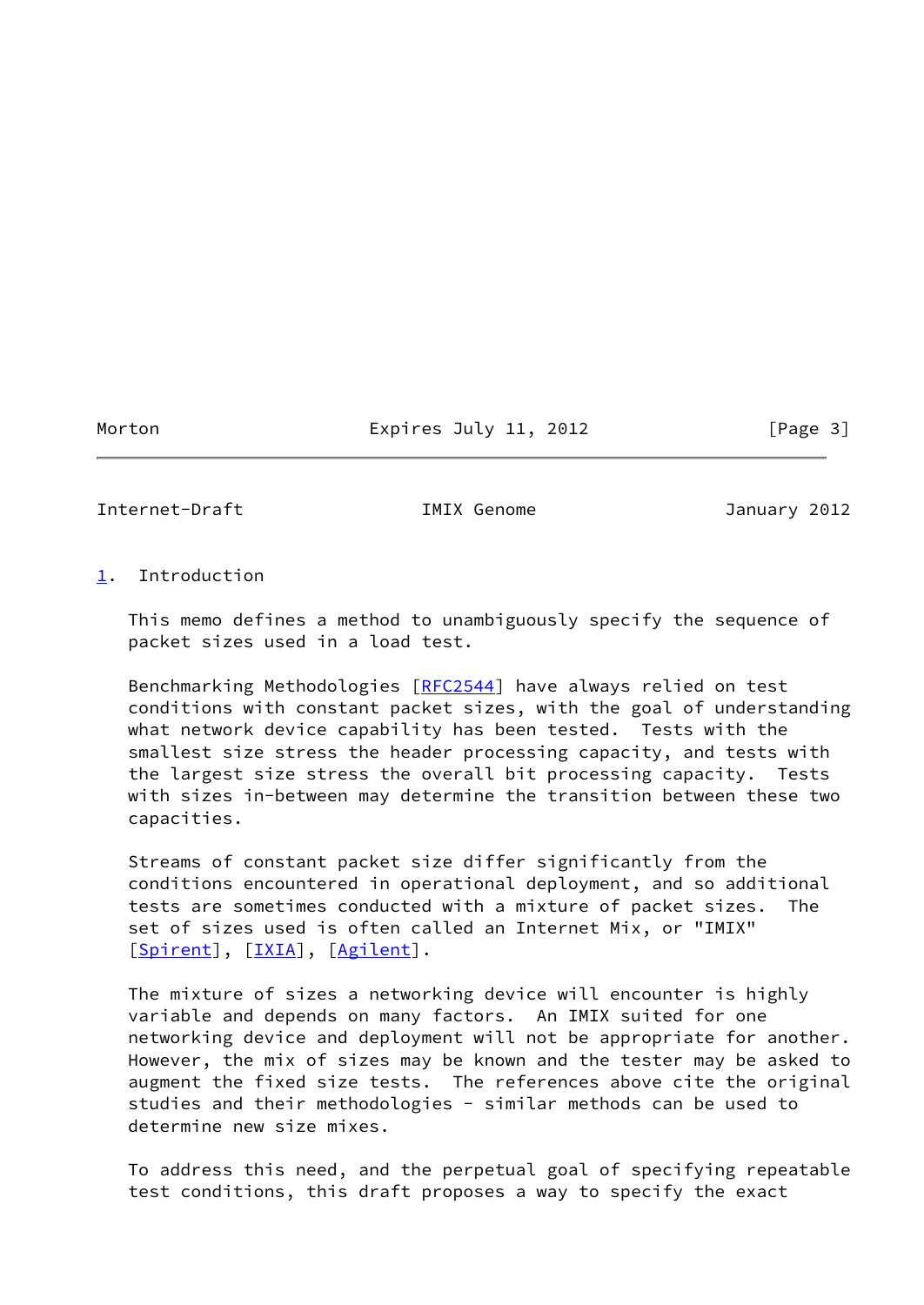repeating sequence of packet sizes from the usual set of fixed sizes: the IMIX Genome. Other, less exact forms of size specification are also recommended for extremely complicated or customized size mixes.

 This memo takes the position that it cannot be proven for all circumstances that the sequence of packet sizes does not affect the test result, thus a standardized specification of sequence is valuable.

#### <span id="page-4-0"></span>[2](#page-4-0). Scope and Goals

 This memo defines a method to unambiguously specify the sequence of packet sizes that have been used in a load test, assuming that a relevant mix of sizes is known to the tester and the length of the repeating sequence is not very long (<100 packets).

 The IMIX Genome will allow an exact sequence of packet sizes to be communicated as a single-line name, resolving the current ambiguity

Morton **Expires July 11, 2012** [Page 4]

<span id="page-4-2"></span>Internet-Draft IMIX Genome January 2012

with results that simply refer to "IMIX".

 While documentation of the exact sequence is ideal, the memo also covers the case where the sequence of sizes is very long or may be generated by a pseudo-random process.

 It is a colossal non-goal to standardize one or more versions of the IMIX. This topic has been discussed on many occasions on the bmwg list[IMIXonList]. The goal is to enable customization with minimal constraints while fostering repeatable testing once the fixed size testing is complete.

<span id="page-4-1"></span>[3](#page-4-1). Specification of the IMIX Genome

The IMIX Genome is specified in the following format:

 $IMIX - 123456...x$ 

 where each number is replaced by the letter corresponding to the size of the packet at that position in the sequence. The following table gives the letter encoding for the [[RFC2544](https://datatracker.ietf.org/doc/pdf/rfc2544)] standard sizes (64, 128,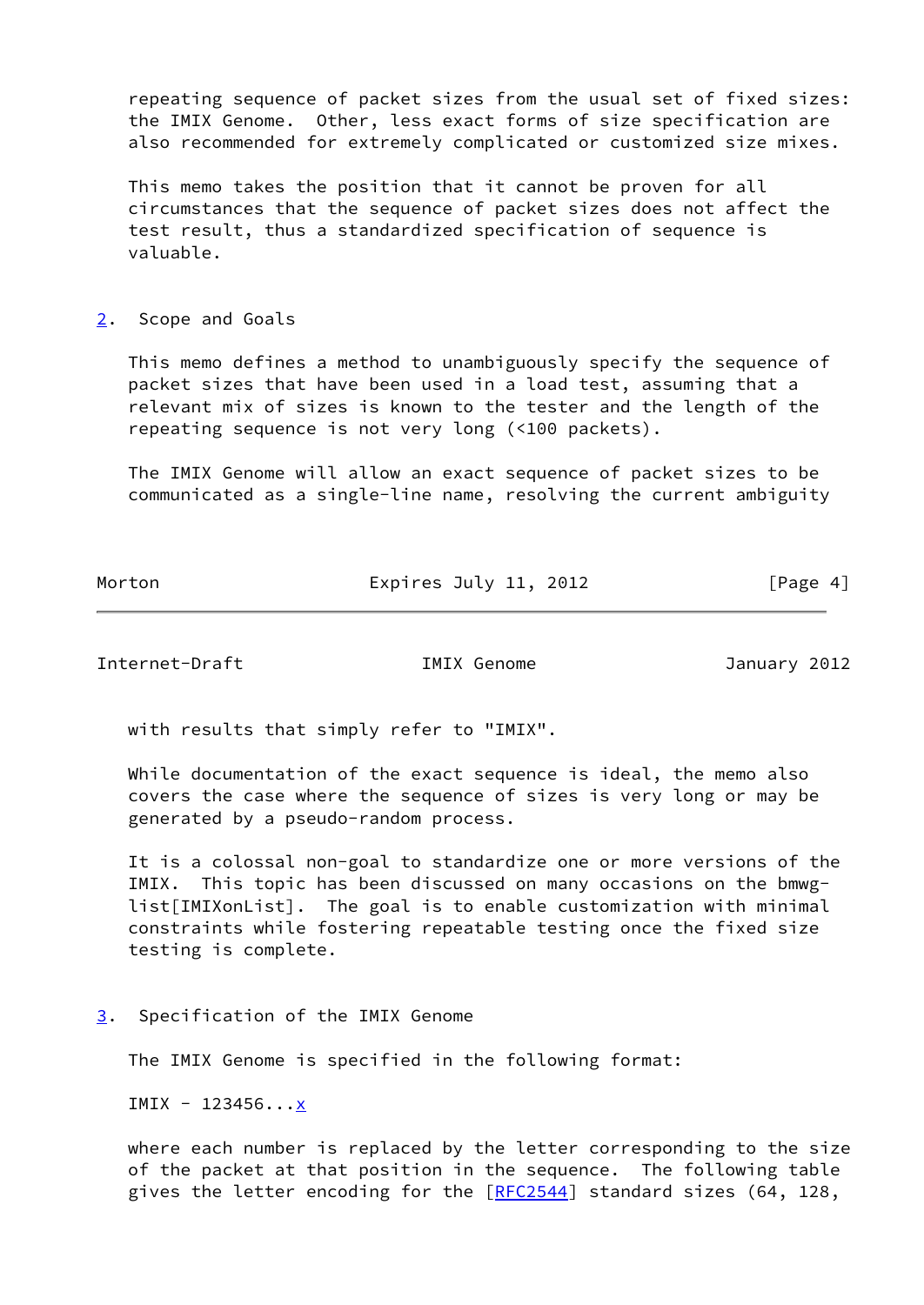256, 512, 1024, 1280, and 1518 bytes) and "jumbo" sizes (2112, 9000, 16000). Note that the 4 octet Ethernet frame check sequence may fail to detect bit errors in the larger jumbo frames, see [\[jumbo\]](#page-9-6).

|             | Size, bytes   Genome Code Letter |
|-------------|----------------------------------|
| $\pm$<br>64 | a                                |
| 128         | b                                |
| 256         | C                                |
| 512         | d                                |
| 1024        | e                                |
| 1280        | f                                |
| 1518        | g                                |
| 2112        | h                                |
| 9000        | ٦                                |
| 16000       |                                  |
| <b>MTU</b>  | Z                                |

 For example: a five packet sequence with sizes 64,64,64,1280,1518 would be designated:

IMIX - aaafg

While this approach allows some flexibility, there are also

| Morton | Expires July 11, 2012 | [Page 5] |
|--------|-----------------------|----------|
|        |                       |          |

<span id="page-5-0"></span>Internet-Draft IMIX Genome January 2012

constraints.

- o Non-RFC2544 packet sizes would need to be approximated by those available in the table.
- o The Genome for very long sequences can become undecipherable by humans.
- o z=MTU is seen as valuable, so MTU MUST be specified if used.
- o Whether more tabulated packet sizes would be useful is TBD, and "jumbo" sizes were added in this version.

 Some questions testers must ask and answer when using the IMIX Genome are: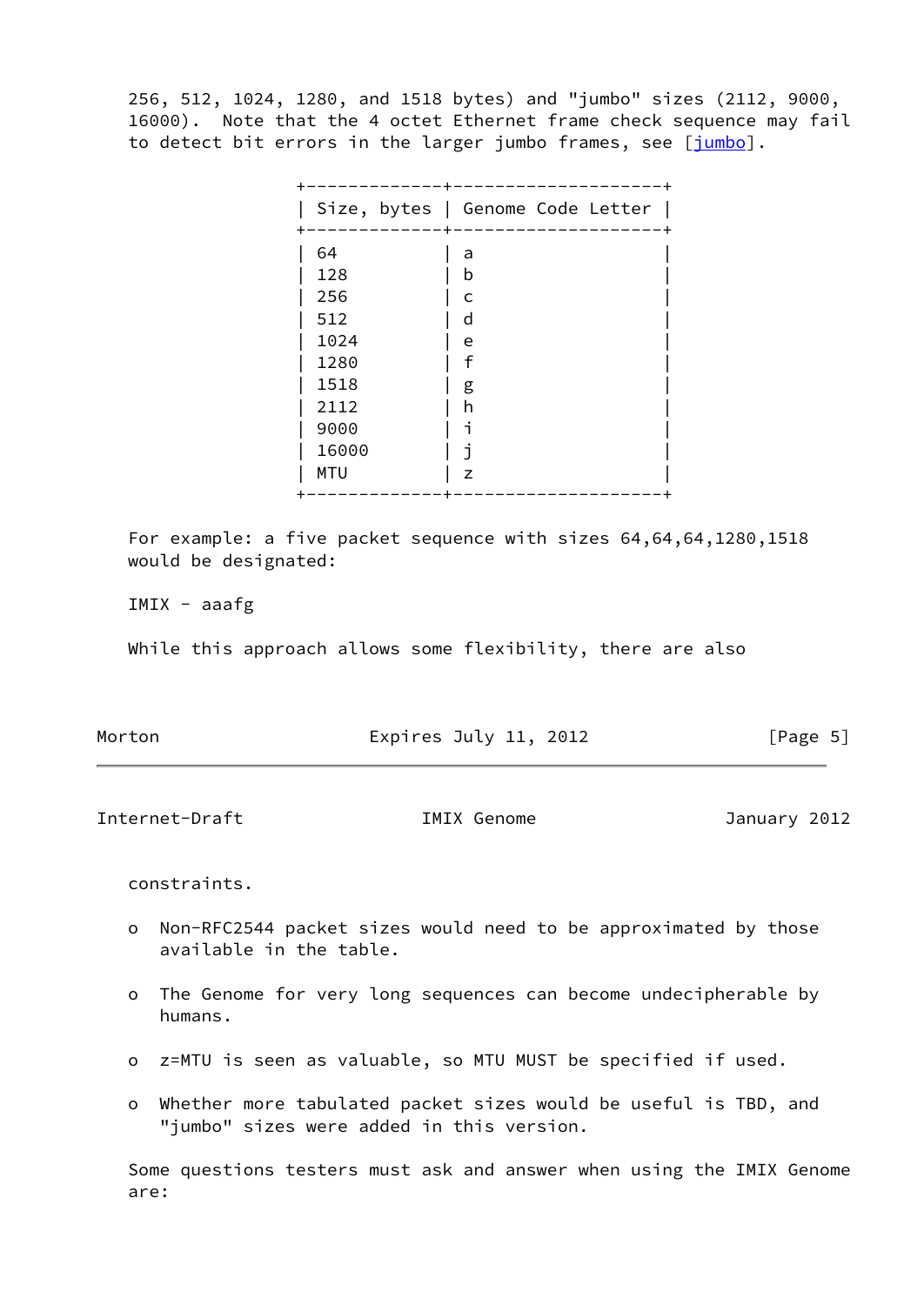- 1. Multiple Source-Destination Address Pairs: is the IMIX sequence applicable to each pair, across multiple pairs in sets, or across all pairs?
- 2. Multiple Tester Ports: is the IMIX sequence applicable to each port, across multiple ports in sets, or across all ports?

 The chosen configuration would be expressed the following general form:

| Source<br>Address/Port/Blade | Destination<br>Address/Port/Blade | Corresponding<br>IMIX |
|------------------------------|-----------------------------------|-----------------------|
| x.x.x.x Blade2               | y.y.y.y Blade3                    | IMIX - aaafg          |

 where testers can specify the IMIX used between any two entities in the test architecture.

<span id="page-6-0"></span>[4](#page-6-0). Specification of a Custom IMIX

The Custom IMIX is specified in the following format:

CUSTOM IMIX - 123456... $\underline{x}$ 

 where each number is replaced by the letter corresponding to the size of the packet at that position in the sequence. The tester MUST complete the following table, giving the letter encoding for each size used, where each set of three lower-case letters would be replaced by the integer size in octets.

| Morton | Expires July 11, 2012 | [Page 6] |  |
|--------|-----------------------|----------|--|
|        |                       |          |  |

<span id="page-6-1"></span>Internet-Draft IMIX Genome January 2012

|     | Size, bytes   Custom Code Letter |  |
|-----|----------------------------------|--|
| aaa | A                                |  |
| bbb | B                                |  |
| ccc |                                  |  |
| ddd | D                                |  |
| eee | F                                |  |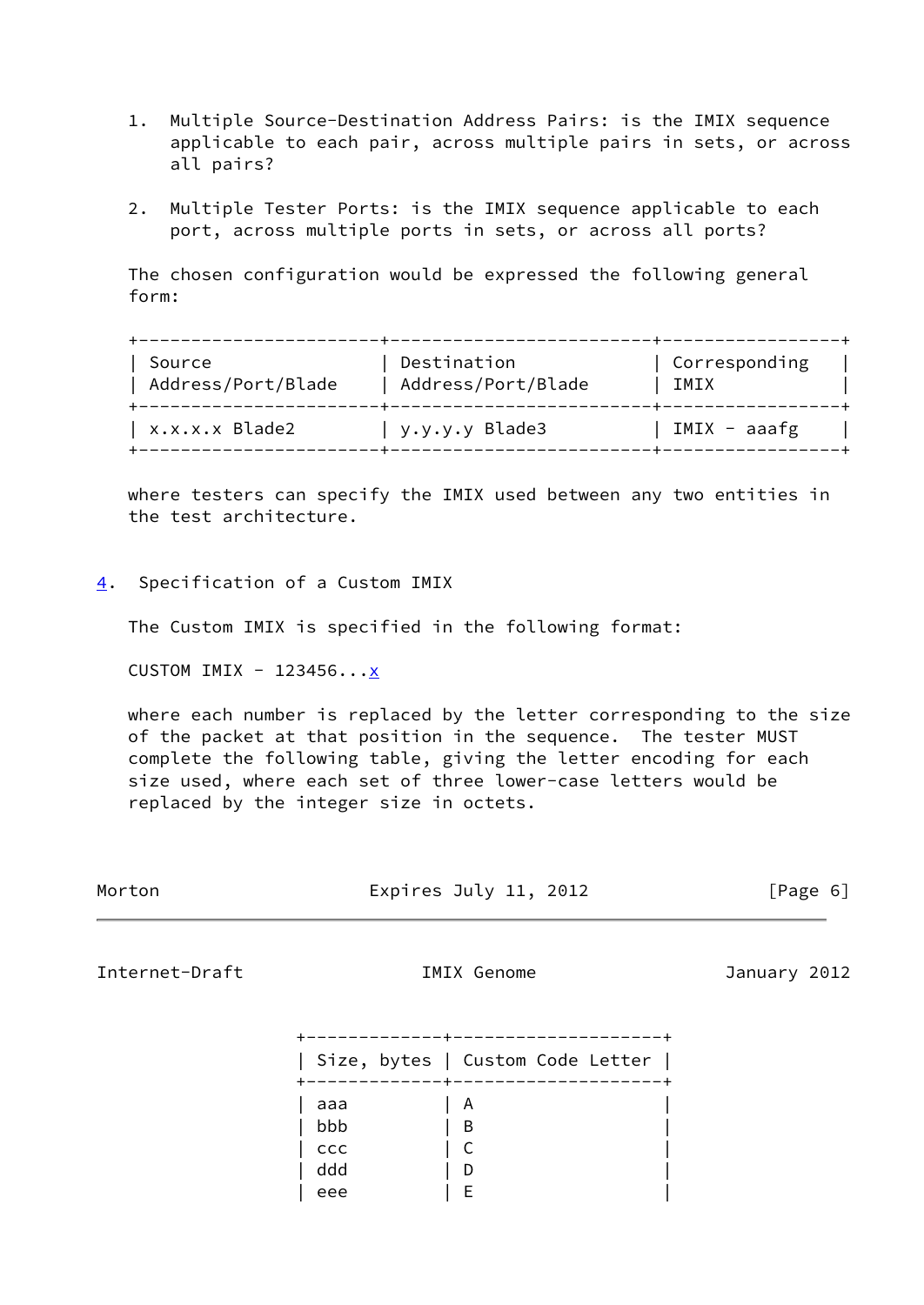| fff  | - F             |
|------|-----------------|
| ggg  | G               |
| etc. | $\vert$ up to Z |
|      |                 |

For example: a five packet sequence with sizes aaa, aaa, aaa, ggg, ggg would be designated:

CUSTOM IMIX - AAAGG

<span id="page-7-0"></span>[5](#page-7-0). Reporting Long or Pseudo-Random Packet Sequences

 When the IMIX-Genome cannot be used (when the sheer length of the sequence would make the genome unmanageable), two options are possible. When a sequence can be decomposed into a series of short repeating sequences, then a run-length encoding approach MAY be used as shown below:

| Count of Repeating Sequences   Packet Size Sequence |      |
|-----------------------------------------------------|------|
| 20                                                  | abcd |
| 5                                                   | ggga |
| 10                                                  | dcba |

When the sequence is designed to vary within some proportional constraints, a table simply giving the proportions of each size MAY be used instead.

Morton **Expires July 11, 2012** [Page 7]

<span id="page-7-1"></span>Internet-Draft IMIX Genome January 2012

+-----------+---------------------+-----------------+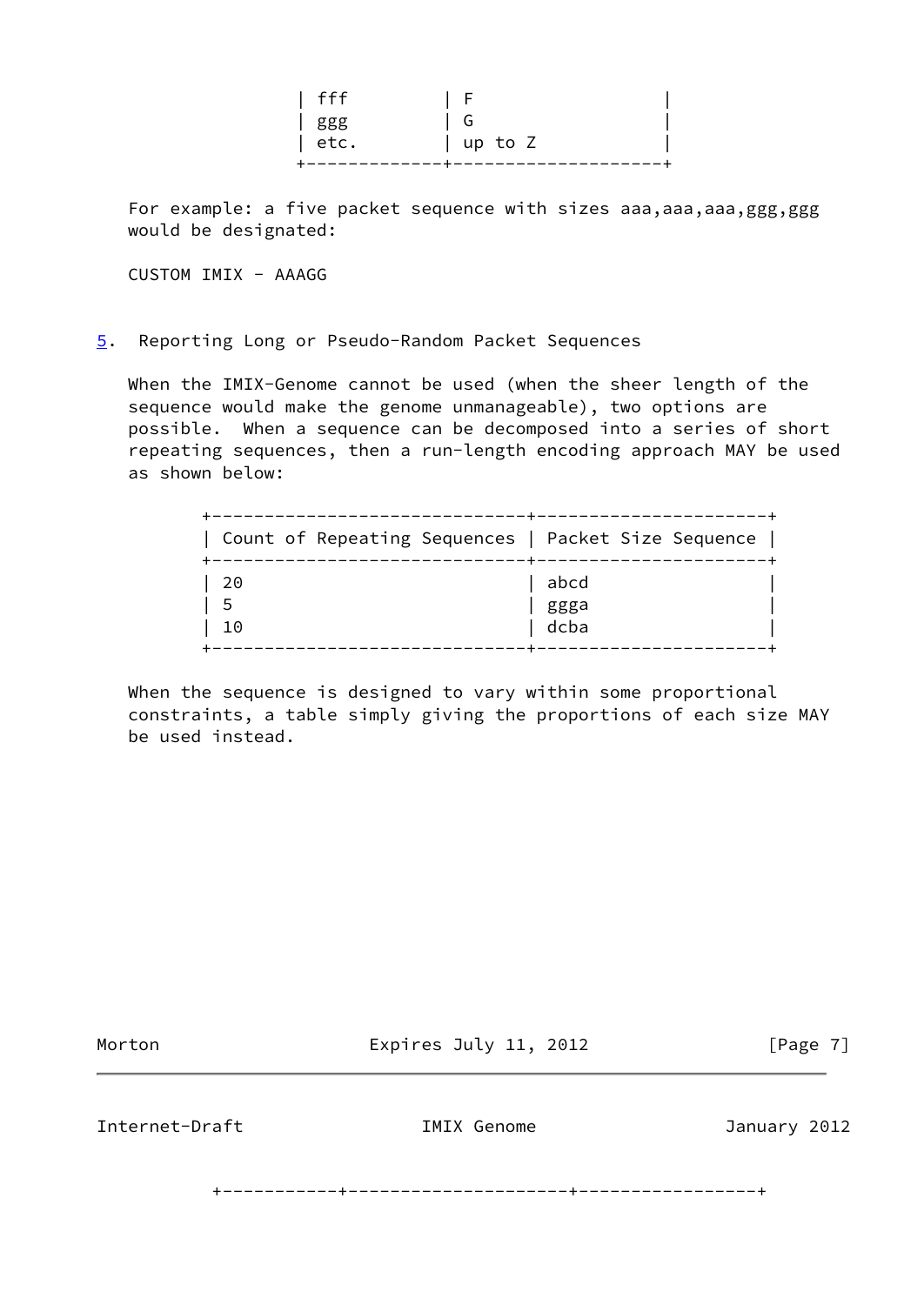|                    | IP Length   Percentage of Total   Other Length(s) |                     |
|--------------------|---------------------------------------------------|---------------------|
| -64<br>128<br>1000 | 23<br>-67<br>10                                   | - 82<br>146<br>1018 |
|                    |                                                   |                     |

 Note that the table of proportions also allows non-standard packet sizes, but trades the short genome specification and ability to specify the exact sequence for other flexibilities.

# <span id="page-8-0"></span>[6](#page-8-0). Security Considerations

 Benchmarking activities as described in this memo are limited to technology characterization using controlled stimuli in a laboratory environment, with dedicated address space and the other constraints [\[RFC2544](https://datatracker.ietf.org/doc/pdf/rfc2544)].

 The benchmarking network topology will be an independent test setup and MUST NOT be connected to devices that may forward the test traffic into a production network, or misroute traffic to the test management network.

 Further, benchmarking is performed on a "black-box" basis, relying solely on measurements observable external to the DUT/SUT.

 Special capabilities SHOULD NOT exist in the DUT/SUT specifically for benchmarking purposes. Any implications for network security arising from the DUT/SUT SHOULD be identical in the lab and in production networks.

## <span id="page-8-1"></span>[7](#page-8-1). IANA Considerations

 This memo makes no requests of IANA, and hopes that IANA will leave it alone as well.

## <span id="page-8-2"></span>[8](#page-8-2). Acknowledgements

 Thanks to Sarah Banks, Aamer Akhter, and Steve Maxwell for their review and comments. Ilya Varlashkin suggested the run-length coding approach in **[Section 5.](#page-7-0)** 

<span id="page-8-3"></span>[9](#page-8-3). References